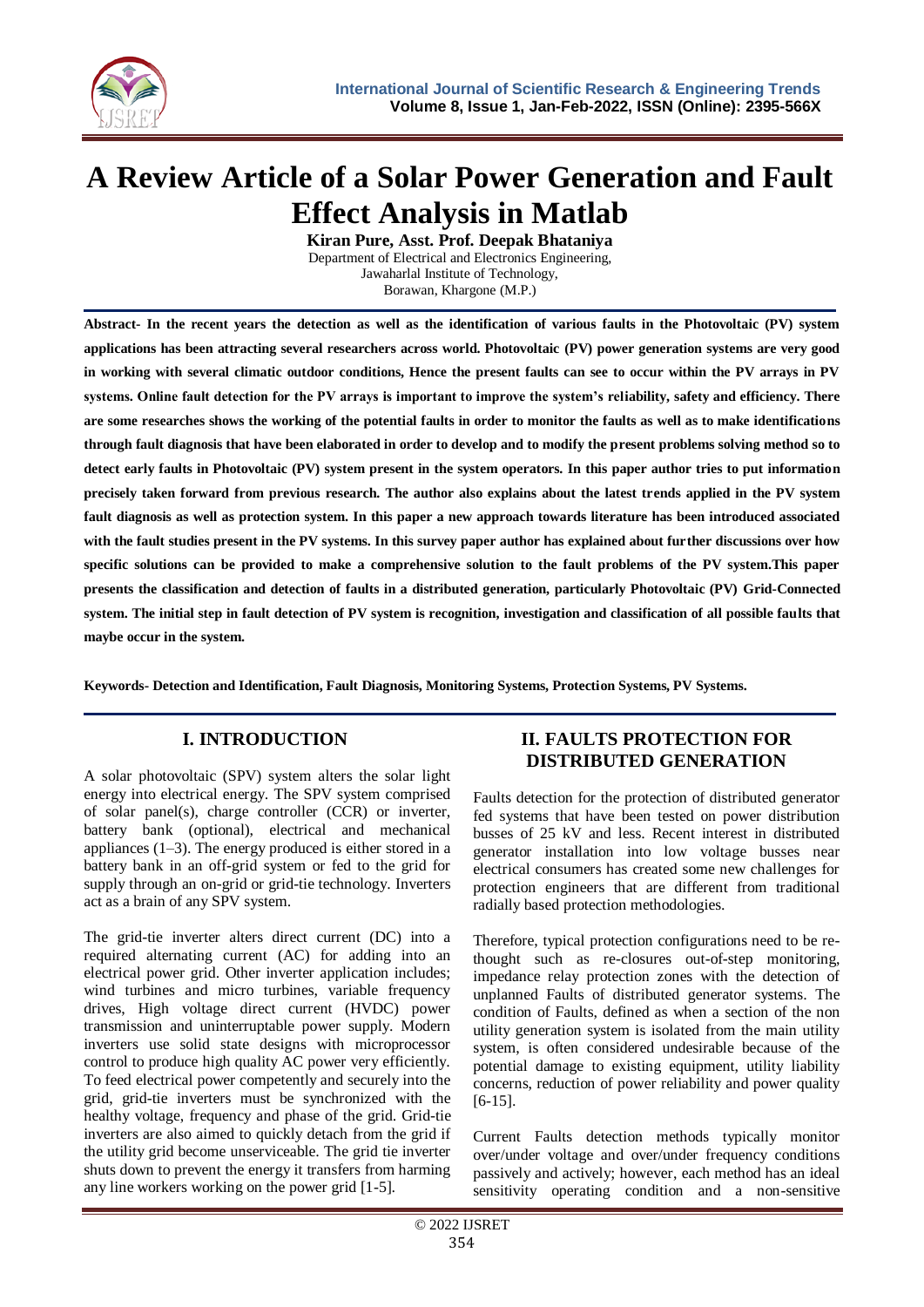

operating condition with varying degrees of power quality corruption called the non detection zone (NDZ). The Faults detection method developed in this thesis takes the theoretically accurate concept of impedance measurement and extends it into the symmetrical component impedance domain, using the existence of naturally and artificially produced unbalanced conditions.

Specific applications, where this Faults detection method improves beyond existing Faults detection methods, are explored where a generalized solution allows the protection engineer to determine when this method can be used most effectively. To start, this thesis begins with a brief introduction to power systems in North America and the motivation for the use of distributed generation. Further chapters then detail the background and specifics of this technique.

# **III. LITERATURE REVIEW**

**Zhang Baohui, The mathematical model for analysis the effects of reclosure interval time on power system stability:** This paper discuss the influence of the reclosure time on the stability of electric power systems, establishes a mathematical model and derives the optimum condition of reclosure about transient and permanent faults using the energy function. Emulation calculations show that reclosing at optimal time will improve the stability margin, transmitted power and the transient stability greatly. It lays the foundation of reclosing time setting and the study of the optimal reclosure.

**Xin Cui, Experimental Research on Typical Single-Phase High Resistance Grounding Fault Detection Methods in Resonant Grounding Distribution System:** The problem of high resistance grounding fault detection in resonant grounding system is always the pain point and difficulty in the field of power system research. To solve the problem, based on PSCAD software, this paper firstly establishes a typical distribution system model, and analyzes the relationship between the transient component, traveling wave component and the fault initial angle, transition resistance value and arc. Secondly, this paper analyzes the effect of the main fault detection methods such as transient methods and travelling wave method, and gives the effective domain of different detection methods. Above analysis establishes a complete systematic test scheme for the high resistance grounding fault detection, and provides an effective test support for the subsequent effectual fault detection method for high resistance grounding fault.

**D. Reichelt, Estimation of steady-state unbalanced system conditions combining conventional power flow and fault analysis software:** In real three-phase power systems, their voltages and currents are not fully symmetrical. A method has been developed to estimate the effects of slight unbalanced network conditions for steady-

state operation. A conventional power flow is followed by a linear incremental calculation using a three-phase model of the network. The unbalanced condition is handled like a multiple unbalanced fault. The process is illustrated for the case of a transformer bank with nonidentical single-phase units. The results show the effects of different transformer reactances and different voltage ratios, respectively.

**Md. Mizanur Rahman, HVDC over HVAC power transmission system:** Fault current analysis and effect comparison: `Fault current' is the flow of abnormal current through an improper path due to electric faults which causes enormous damages. In HVAC transmission system, Fault current due to electric faults is too large which affects the overall power system including-Receiving & Sending end bus, Transmission system, Load and even also the Power Generation Unit.

HVDC transmission system dramatically reduces these effects, as the fault current due to electric faults is much lower, and only affects the individual faulty section of the overall transmission system. In favor of HVDC system, this paper presents a `fault current' (due to asymmetric faults) analysis and comparisons between HVAC and HVDC transmission system. MATLAB (Simulink) simulation software is used to simulate both HVAC & HVDC power transmission system topologies. From the comparison of the simulation output-lower fault current, less fault effect, better performance & higher reliability is demonstrated for HVDC transmission system.

**R.W. Wies, Use of ARMA block processing for estimating stationary low-frequency electromechanical modes of power systems:** Accurate knowledge of lowfrequency electromechanical modes in power systems gives vital information about the stability of the system. Current techniques for estimating electromechanical modes are computationally intensive and rely on complex system models. This research complements model based approaches and uses measurement-based techniques. This paper discusses the development of an ARMA (autoregressive moving average) block processing technique to estimate these low-frequency electromechanical modes from measured ambient power system data without requiring a disturbance.

This technique is applied to simulated data containing a stationary low-frequency mode generated from a 19 machine test model. The frequency and damping factor of the estimated modes are compared with the actual modes for various block sizes. This technique is also applied to 35-minute blocks of actual ambient power system data before and after a disturbance and compared to results from Prony analysis on the ringdown from the disturbance.

**Marko C̆epina, Application of common cause analysis for assessment of reliability of power systems:** The term common cause failure is related to a fact that several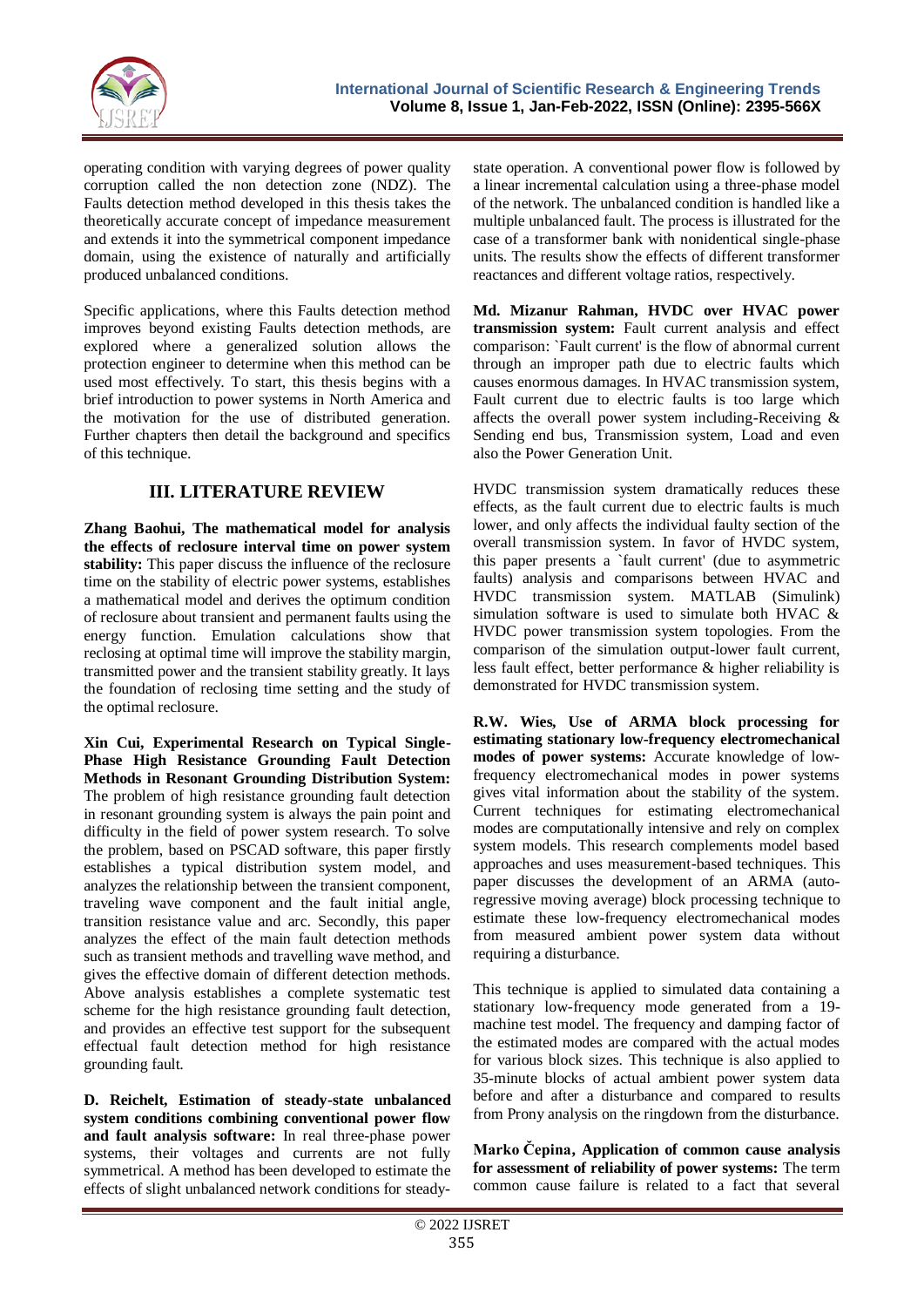

components can fail or become unavailable due to a particular cause of failure and a coupling mechanism that creates the condition for multiple components to be affected by the same cause. The objective of this paper is to investigate the feasibility of common cause analysis to an electric power system, its applicability, the most appropriate method and the effects of the results to the reliability of the power system, where the static conditions are assumed.

The method for assessment of reliability of power systems is developed, which is based on the fault tree analysis and which integrates the common cause analysis. The results of example studies show that the method is suitable for reliability analysis of power systems and for improvement of power systems such as their upgrade in optimized manner and for optimization of their maintenance with minimizing the costs.

**Sobhy S. Dessouky, DC Pole to Pole Short Circuit Fault Analysis in VSC-HVDC Transmission System:** Voltage Source Converter High Voltage Direct Current (VSC-HVDC) transmission technology is widely used in electrical power transmission over very long distances. Those systems are subjected to different types of faults that have an effect on the electricity deliver continuity and reduce the device reliability. DC line faults are public in HVDC systems, it may occur in either overhead transmission lines or in submarine cables and with different configurations.

In such faults, the converter stations must be blocked to isolate the transmission line and to shield the electronic switches. Therefore, fault detection, isolation and system restoring techniques are very important to development the system reliability. In this paper, DC pole to pole short circuit fault has been carefully studied. The fault behavior has been discussed from the fault moment until the fault clearance. A Matlab-Simulink model has been built to verify the mathematical analysis.

**A.N. Wang, Study of the Phase Shifting Effects of Transformer on Fault Analysis Model of Power System:** In the conventional fault analysis and calculation method based on the symmetrical components, transformer is often expressed by a leakage reactance model, which ignores phase shifting effects. If the phase shifting effects consideration is needed, the common way is to modify the resulted positive and negative sequence components according to the phase shifting. This method now has been widely used in the traditional fault analysis field. This paper discusses the accuracy of this method.

By building two kinds of transformer models, one is the traditional which neglects the phase shifting effects, and the other is the model that considers the actual transformer winding connections (ATP model), the paper calculates the voltages and currents on the two sides of the

transformer under various short- circuit faults at different locations. Comparing simulation results on both transformer models shows that there are different errors in voltages and currents under different fault types and fault locations as well. This paper seeks to point out problems with the conventional method, and proposes a potential solution to these problems.

**Seungje Lee, Stability analysis of a power system with superconducting fault current limiter installed:** As a process of developing high temperature superconducting fault current limiter (SFCL), the stability of a power system in which SFCLs were installed was analyzed. For the investigation into the effect of SFCLs to a power system, we have proposed a simple model power system that had SFCL circuits. The modeling parameters of SFCL are obtained by experiment of a prototype SFCL, which is 440 V class and a shielding type model.

This electric circuit was solved for transient performance by numerical methods. In case the SFCLs are installed in a power system, it can effectively protect synchronization both in a symmetrical three-phase fault and a single-phase line to ground fault by maintaining synchronism of the synchronous machines for a long time. By this analysis, we found a quantitative effect of SFCLs to a power system. Limiting fault currents means not only an improvement of circuit breaker abilities but also a protection of synchronism. So its synchronism protection property must be considered for a design of superconducting fault current limiters.

**Guillermo Nicolau, Analysis of HV and MV Networks Faults Effect on Short Drops:** This study-based paper describes the kind of short- circuits vs. the faulted networks that can produce short-drops in the voltage supplied to the Catalonia customers. Some experiences based on registered power-loss data during HV faults will be analyzed, along with the performance of the involved protective system (relays and breakers). An analytical method to calculate short-drops as a function of network short-circuit parameters is developed for MV radial networks. Finally, experience-based impacts for faults in HV systems and statistics of faults in the different HV faults in Catalonia are presented.

**Takao Sato, Study on the Effect of Fault Current Limiter in Power System with Dispersed Generators:** Dispersed generators are being introduced to power systems to secure the electric power supply. However, a short-circuit capacity of the power system increases with the introduction of dispersed generators.

As a result, there is concern that a fault current will increase further, and instantaneous voltage sag might be caused. It is proposed to apply a superconducting fault current limiter in the distribution system with dispersed generators to solve these issues. In this paper, the effect of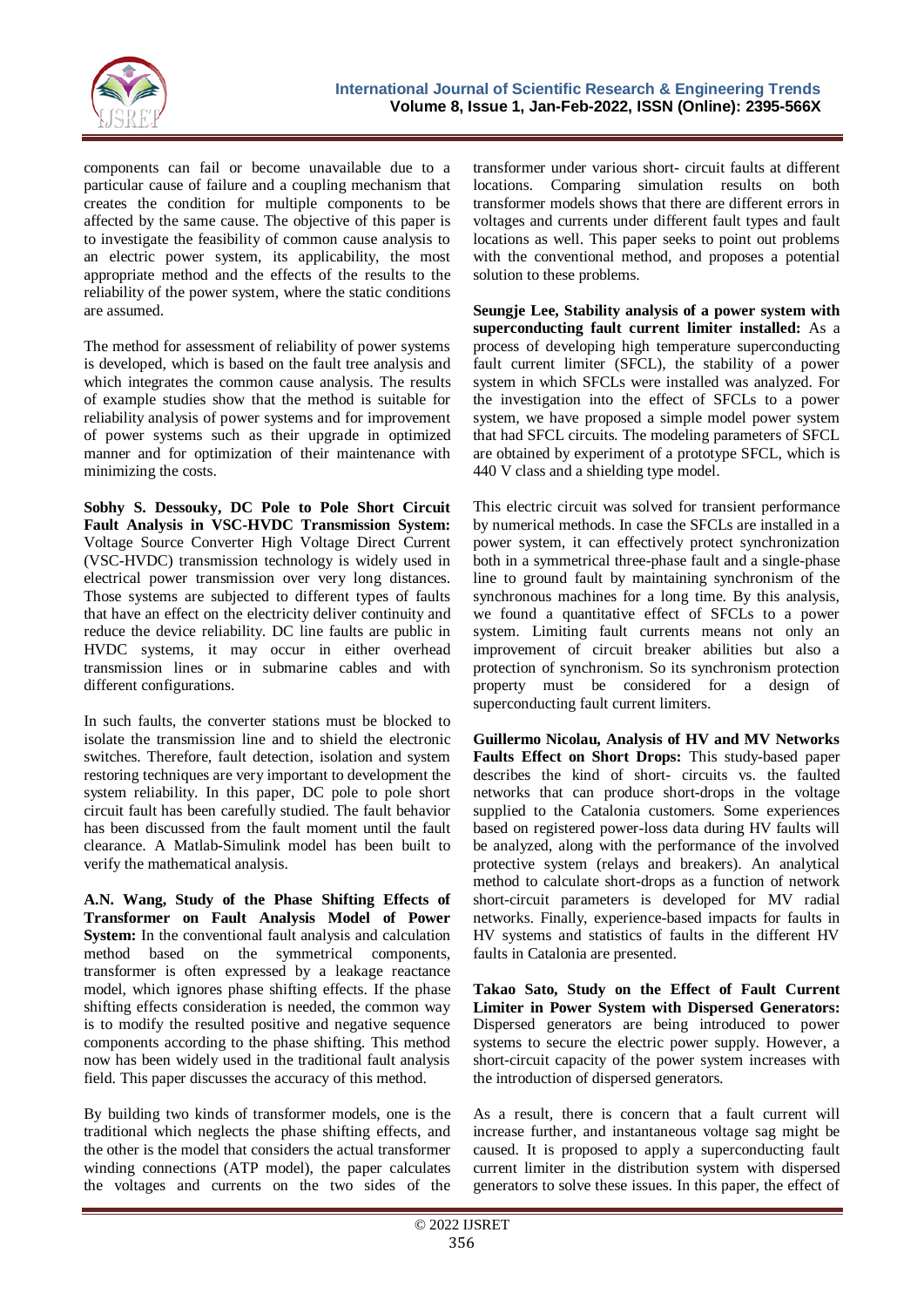

superconducting fault current limiter in this power system is studied by the analysis with EMTP and the confirmation test is conducted with a simulator.

**Y. Shirai, Improvement of Power System Stability by Use of Superconducting Fault Current Limiter With ZnO Device and Resistor in Parallel:** Superconducting fault current limiters (SCFCLs) are expected to improve the reliability and stability of power systems. SCFCLs can be classified into R-types (resistive) and L-types (inductive) by the fault current limiting impedance. An Ltype FCL is more effective in suppressing the voltage drop during a fault. On the other hand, a R-type FCL is more effective in consuming the acceleration energy of generators at the fault.

Both functions lead to the improvement of the transient stability of the power system. We have proposed and fabricated the FCL unit, which is expected to have both functions. It consists of an inductive superconducting fault current limiter with a resistor and a ZnO device in parallel. In this paper, the simulation analysis on one machine and an infinite bus transmission system including the proposed FCL unit was carried out.

EMTP (electro-magnetic transients program) was used in order to analyze the power system characteristics of the FCL unit. A rotor angle of the generator and a critical fault clearing time were analyzed to evaluate the effects of the FCL unit on the improvement of the transient stability of the model power system. A contribution share of the voltage drop suppression and the acceleration energy consumption to the improvement of the power system stability were clarified with various conditions, such as, generator output and fault clearing time.

**Mayur Basu, Effect of high penetrated reactive power support based Inverter-Based-Resources on the power stability of microgrid distribution system during faults:** As the penetration level of inverter-based resources (IBRs) in a distribution system has been increasing, the development of the IBRs control scheme becomes mandatory, mainly to make the distribution systems more resilient to the disturbance. Most of the IBRs that have been integrated into the distributed systems operate in power factor correction mode. This control scheme focuses on optimizing their electricity production. Given this context, this control scheme might deteriorate the fault-ride through (FRT) capabilities during and after the fault. In a bigger picture, this might cause the system to collapse when the IBRs penetration is getting higher.

This paper proposes a novel control scheme of a photovoltaic (PV) power plant with enhanced FRT and fault restoration capabilities. To achieve this, the reactive current is injected into the system whenever it senses a fault. After the fault being cleared, the operation of control scheme changes to provide reactive power support to the

system. The proposed method is verified using IEEE 13 bus system, which simulated using PSCAD simulator. The results show that the inclusion of the proposed scheme in a PV power plant would help the system to secure its resiliency for a severe network fault by supporting voltage stability during the fault and post fault condition.

**Vasundhara Mahajan, Power System Stability Improvement with Flexible A.C. Transmission System (FACTs) Controller:** Transient stability is important from the view point of maintaining system security that is the incidence of a fault should not lead to tripping of generating unit due to loss of synchronism and the possibility of a cascaded outage leading to system black out. TCSC allows the fundamental capacitive reactance to be smoothly controlled over a wide range. The TCSC controller can be designed to control the power flow, to increase the transfer limits or to improve the transient stability. The TCSC controller can provide a very fast action to increase the synchronization power through quick changing of the equivalent capacitive reactance to the full compensation in the first few cycles after a fault, hence subsequent oscillations are damped.

In the present work TCSC controller for single machine infinite bus (SMIB) and multi-machine power system is designed using SIMULINK (a software tool associated with MATLAB). Multi-machine power system with turbine and governing system is modeled. Modeling is done for system with TCSC controller. Effect of TCSC controller parameter variation on rotor angle is also studied. A detailed analysis is conducted for the proposed controller for different fault clearing time. It has been observed that TCSC controller can improve the stability margin significantly. TCSC controller provides variable impedance, which is required for the compensation. The presented controller is suitable only in capacitive zone. For the transition from a capacitive vernier mode to bypass mode the TCSC controller can be modeled with detailed dynamics.

**Mei Zhang, An Aggregation Modeling Method of Large-scale Wind Farms in Power System Transient Stability Analysis:** The operation states of wind turbines of large-scale wind farms are not identical due to the influence of voltage distribution and wake effect, etc.. So the accuracy of traditional single-machine dynamic aggregation model of wind farms is hard to meet the demand of security and stability analysis of power system with large-scale wind power integration. In order to improve the credibility of transient stability analysis of power systems. A simple fixed-scale clustering method of wind turbines was proposed, which takes "the sensitivity of the wind turbines affected by power systems fault" as the grouping index. Based on the clustering method, the aggregation modeling method of wind turbines and power collection system was proposed. In addition, the detailed model, multi-machine aggregation model and dual-